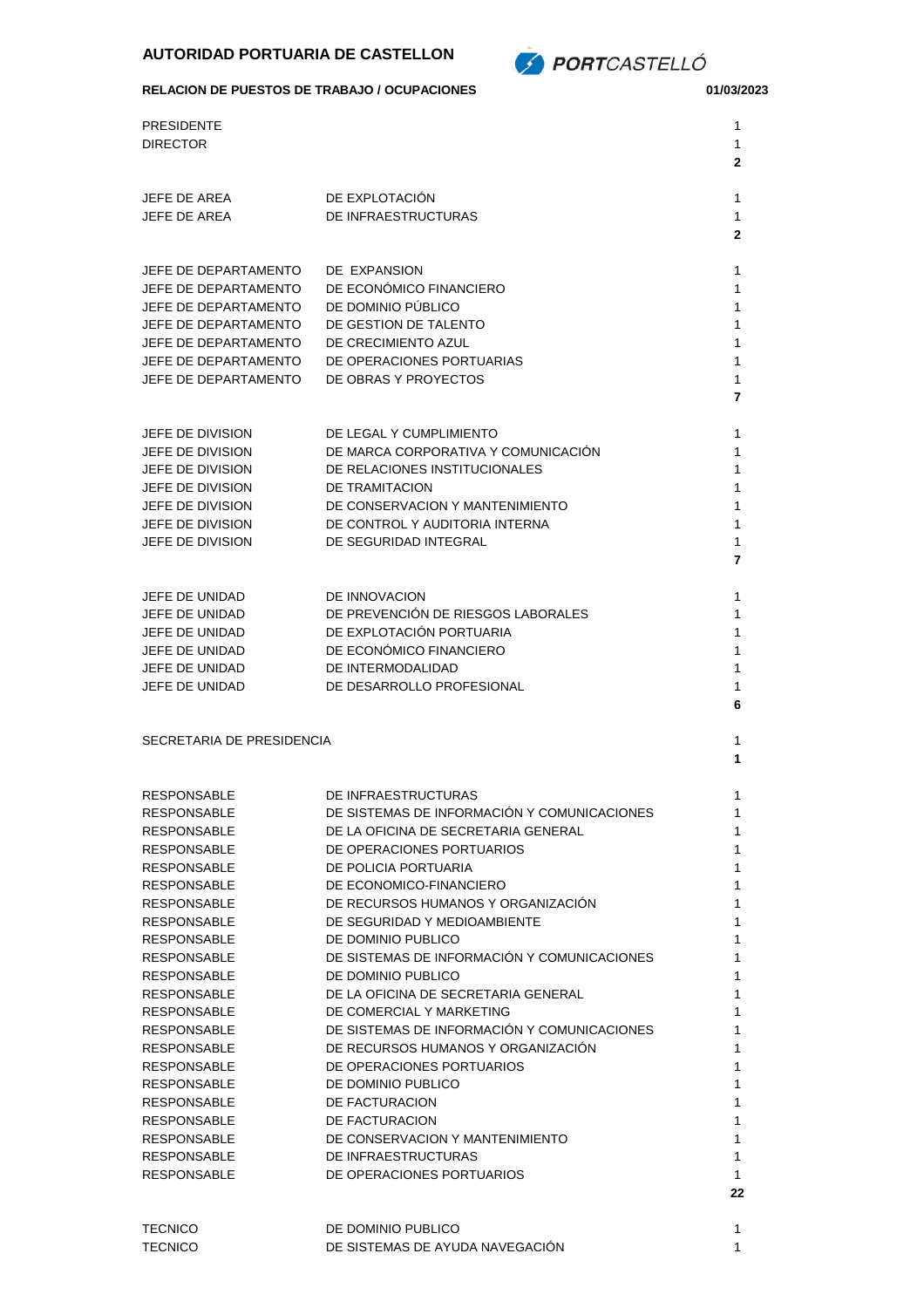

## **RELACION DE PUESTOS DE TRABAJO / OCUPACIONES 01/03/2023**

| <b>TECNICO</b>                                                     | DE INFRAESTRUCTURAS                         | 1            |
|--------------------------------------------------------------------|---------------------------------------------|--------------|
| <b>TECNICO</b>                                                     | DE INFRAESTRUCTURAS                         | 1            |
| <b>TECNICO</b>                                                     | DE SISTEMAS DE AYUDA NAVEGACIÓN             | 1            |
| <b>TECNICO</b>                                                     | DE SISTEMAS DE AYUDA NAVEGACION             | 1            |
| <b>TECNICO</b>                                                     | DE FACTURACION                              | 1            |
| <b>TECNICO</b>                                                     | DE ECONOMICO-FINANCIERO                     | 1            |
| <b>TECNICO</b>                                                     | DE ECONOMICO-FINANCIERO                     | 1            |
| <b>TECNICO</b>                                                     | DE PLANIFICACION ESTRATEGICA                | 1            |
| <b>TECNICO</b>                                                     | DE COMERCIAL Y MARKETING                    | 1            |
| <b>TECNICO</b>                                                     | DE CONSERVACION Y MANTENIMIENTO             | 1            |
| <b>TECNICO</b>                                                     | ASISTENTE DE DIRECCION                      | 1            |
| <b>TECNICO</b>                                                     | DE GESTION DOCUMENTAL                       | 1            |
| <b>TECNICO</b>                                                     | DE ECONOMICO-FINANCIERO                     | 1            |
| <b>TECNICO</b>                                                     | DE PREVENCIÓN DE RIESGOS LABORALES          | 1            |
| <b>TECNICO</b>                                                     | DE SISTEMAS DE INFORMACION Y COMUNICACIONES | 1            |
| <b>TECNICO</b>                                                     | DE ECONOMICO-FINANCIERO                     | 1            |
| <b>TECNICO</b>                                                     | DE SISTEMAS DE CALIDAD                      | 1            |
| <b>TECNICO</b>                                                     | DE INFRAESTRUCTURAS                         | 1            |
| <b>TECNICO</b>                                                     | JEFE DE SERVICIO DE POLICIA PORTUARIA       | 1            |
| <b>TECNICO</b>                                                     | JEFE DE SERVICIO DE POLICIA PORTUARIA       | 1            |
|                                                                    |                                             | 22           |
|                                                                    |                                             |              |
| JEFE DE EQUIPO DE CONSERVACION Y MANTENIMIENTO                     |                                             | 1            |
| JEFE DE EQUIPO DE POLICIA PORTUARIA                                |                                             | 1            |
| JEFE DE EQUIPO DE POLICIA PORTUARIA                                |                                             | 1            |
| JEFE DE EQUIPO DE POLICIA PORTUARIA                                |                                             | 1            |
| JEFE DE EQUIPO DE POLICIA PORTUARIA                                |                                             | 1            |
| JEFE DE EQUIPO DE POLICIA PORTUARIA                                |                                             | $\mathbf{1}$ |
|                                                                    |                                             | 6            |
|                                                                    |                                             |              |
| ADMINISTRATIVO REGISTRO GENERAL                                    |                                             | 1            |
| ADMINISTRATIVO FACTURACION                                         |                                             | 1            |
| ADMINISTRATIVO OPERACIONES PORTUARIAS                              |                                             | 1            |
| ADMINISTRATIVO RECURSOS HUMANOS                                    |                                             | 1            |
| ADMINISTRATIVO INFRAESTRUCTURAS<br>ADMINISTRATIVO RECURSOS HUMANOS |                                             | 1            |
|                                                                    |                                             | 1            |
| POLICIA PORTUARIO<br>POLICIA PORTUARIO                             |                                             | 1            |
| POLICIA PORTUARIO                                                  |                                             | 1<br>1       |
| POLICIA PORTUARIO                                                  |                                             | 1            |
| POLICIA PORTUARIO                                                  |                                             | 1            |
| POLICIA PORTUARIO                                                  |                                             | 1            |
| ADMINISTRATIVO RECURSOS HUMANOS                                    |                                             | 1            |
| POLICIA PORTUARIO                                                  |                                             | 1            |
| POLICIA PORTUARIO                                                  |                                             | 1            |
| POLICIA PORTUARIO                                                  |                                             | 1            |
| POLICIA PORTUARIO                                                  |                                             | 1            |
| POLICIA PORTUARIO                                                  |                                             | 1            |
| POLICIA PORTUARIO                                                  |                                             | 1            |
| POLICIA PORTUARIO                                                  |                                             | 1            |
| POLICIA PORTUARIO                                                  |                                             | 1            |
| POLICIA PORTUARIO                                                  |                                             | 1            |
| POLICIA PORTUARIO                                                  |                                             | 1            |
| POLICIA PORTUARIO                                                  |                                             | 1            |
| POLICIA PORTUARIO                                                  |                                             | 1            |
| POLICIA PORTUARIO                                                  |                                             | 1            |
| POLICIA PORTUARIO                                                  |                                             | 1            |
| POLICIA PORTUARIO                                                  |                                             | 1            |
| POLICIA PORTUARIO                                                  |                                             | 1            |
| POLICIA PORTUARIO                                                  |                                             | 1            |
| POLICIA PORTUARIO                                                  |                                             | 1            |
| ADMINISTRATIVO INFRAESTRUCTURAS                                    |                                             | 1            |
| ADMINISTRATIVO DOMINIO PUBLICO                                     |                                             | 1            |